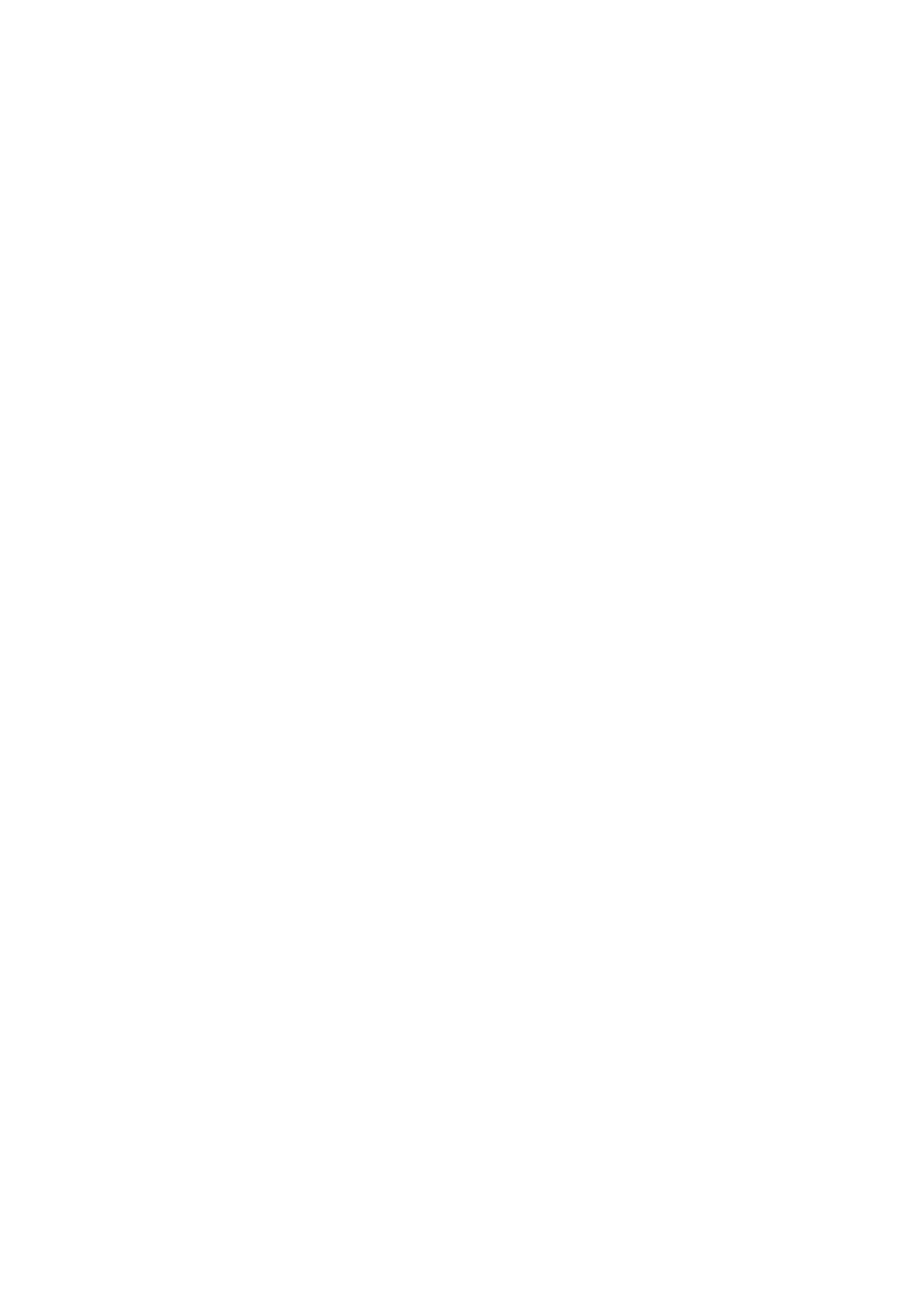### Contents

| <b>Part 1-Preliminary</b> |    |                                                                         |   |
|---------------------------|----|-------------------------------------------------------------------------|---|
|                           |    |                                                                         |   |
|                           | 2  |                                                                         |   |
|                           | 3  |                                                                         |   |
|                           | 4  |                                                                         |   |
|                           |    | Part 2—Standards relating to systems etc.                               | 3 |
|                           | 5  |                                                                         |   |
|                           | 6  | Requirements for systems, policies and processes relating to conduct  3 |   |
|                           |    |                                                                         |   |
|                           | 8  |                                                                         |   |
|                           | 9  | When the assessment must be that the consumer could not repay without   |   |
|                           | 10 |                                                                         |   |
|                           | 11 |                                                                         |   |
|                           |    | Part 3—Standards relating to documents                                  |   |
|                           | 12 |                                                                         |   |
|                           | 13 |                                                                         |   |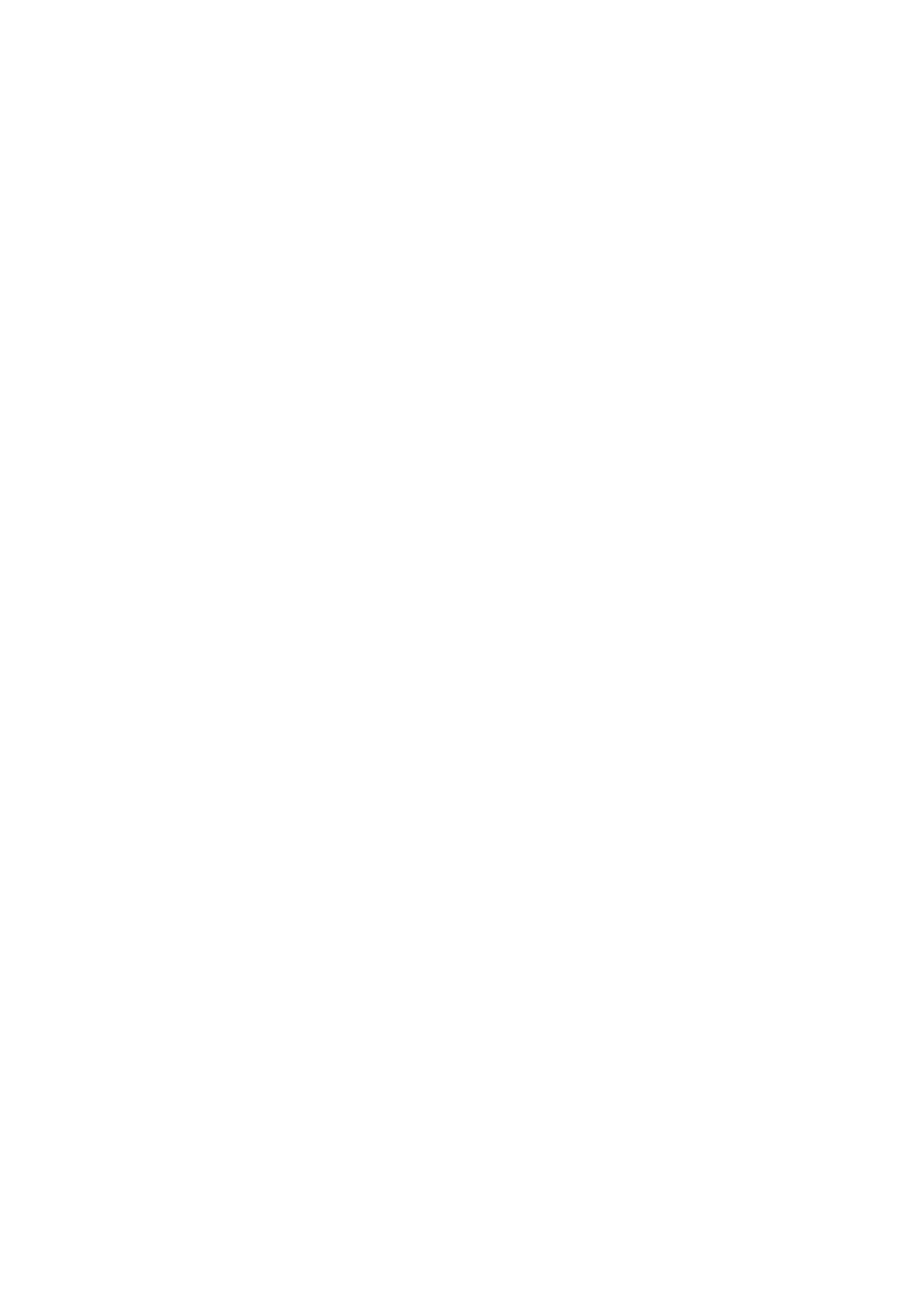Preliminary **Part 1**

### **Part 1—Preliminary**

### **1 Name**

This instrument is the *National Consumer Credit Protection (Non-ADI Credit Standards) Determination 2020*.

#### **2 Commencement**

(1) Each provision of this instrument specified in column 1 of the table commences, or is taken to have commenced, in accordance with column 2 of the table. Any other statement in column 2 has effect according to its terms.

| <b>Commencement information</b>    |                                                                                                                                                                           |                     |  |  |
|------------------------------------|---------------------------------------------------------------------------------------------------------------------------------------------------------------------------|---------------------|--|--|
| Column 1                           | Column 2                                                                                                                                                                  | Column 3            |  |  |
| <b>Provisions</b>                  | <b>Commencement</b>                                                                                                                                                       | <b>Date/Details</b> |  |  |
| 1. The whole of this<br>instrument | The later of:<br>(a) the start of the day after this instrument is<br>registered; and                                                                                     |                     |  |  |
|                                    | (b) immediately after the commencement of<br>Schedule 1 to the <i>National Consumer Credit</i><br><b>Protection Amendment (Supporting Economic</b><br>Recovery) Act 2020. |                     |  |  |
|                                    |                                                                                                                                                                           |                     |  |  |

Note: This table relates only to the provisions of this instrument as originally made. It will not be amended to deal with any later amendments of this instrument.

(2) Any information in column 3 of the table is not part of this instrument. Information may be inserted in this column, or information in it may be edited, in any published version of this instrument.

### **3 Authority**

This instrument is made under the *National Consumer Credit Protection Act 2009*.

### **4 Definitions**

Note: A number of expressions used in this instrument are defined in the Act, including the following:

- (a) licensee;
- (b) non-ADI credit conduct.

In this instrument:

*Act* means the *National Consumer Credit Protection Act 2009.*

*non-ADI credit contract*: a credit contract is a *non-ADI credit contract* if:

(a) the contract is not a small amount credit contract; and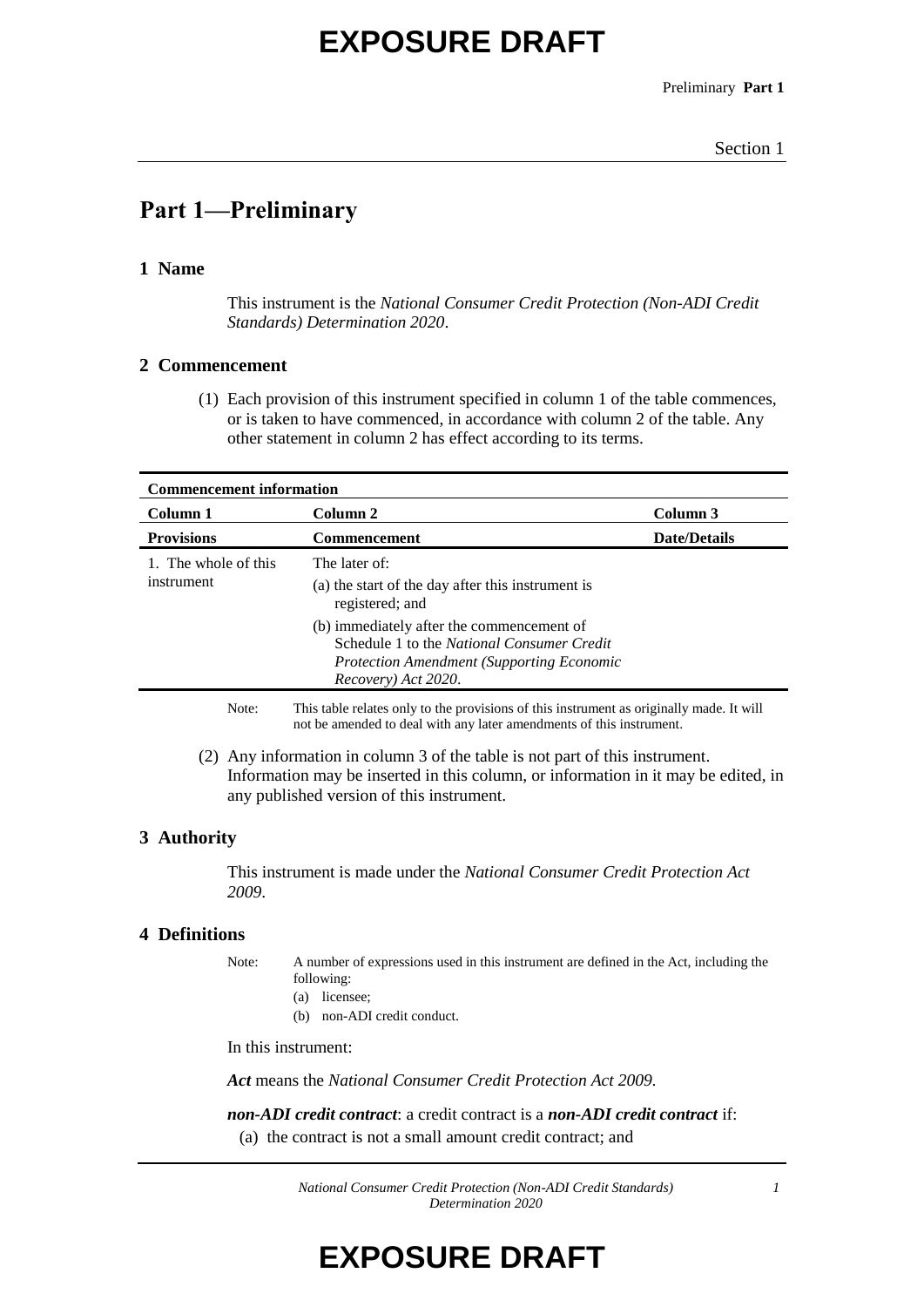**Part 1** Preliminary

#### Section 4

(b) the credit provider under the contract is not an ADI.

*small business* has the same meaning as in section 5 of the *Australian Small Business and Family Enterprise Ombudsman Act 2015*.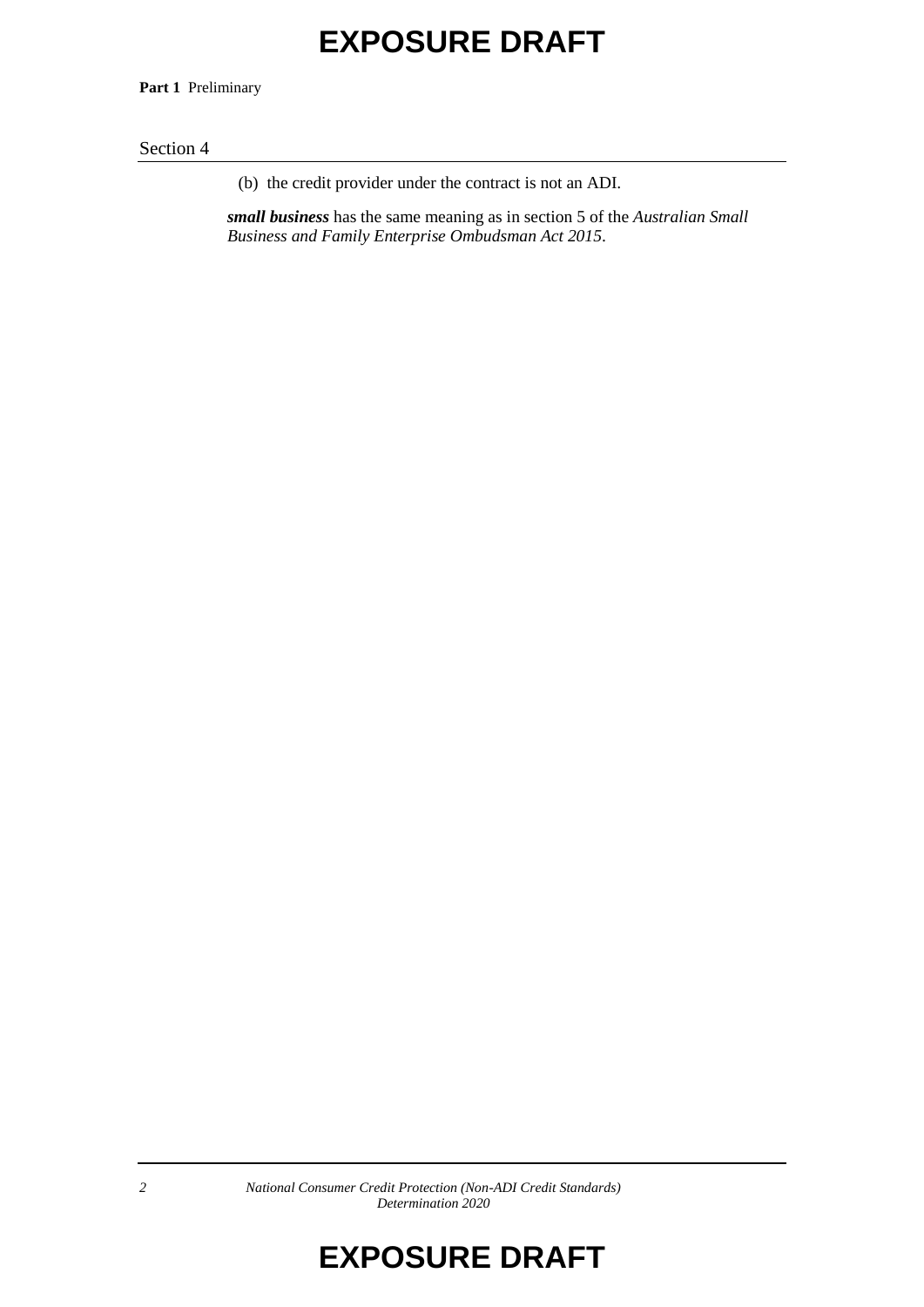Standards relating to systems etc. **Part 2**

### **Part 2—Standards relating to systems etc.**

### **5 Simplified outline**

This Part specifies requirements for systems, policies and processes a licensee must establish and maintain if the licensee:

- (a) enters, or increases the credit limit of, a non-ADI credit contract; or
- (b) makes representations to a consumer about entering, or increasing the credit limit of, a non-ADI credit contract.

The requirements relate to ensuring the licensee makes assessments based on criteria set out in this instrument, and makes decisions consistently with those assessments.

The assessment is based primarily on whether the consumer could comply with the consumer's financial obligations without substantial hardship*.*

There is an exception for small business credit.

### **6 Requirements for systems, policies and processes relating to conduct**

- (1) For the purposes of section 133EA of the Act, the requirements that a licensee's systems, policies and processes relating to non-ADI credit conduct must comply with are set out in this Part.
	- Note: Regulation 25G of the *National Consumer Credit Protection Regulations 2010* affects the operation of this standard in relation to special purpose funding entities.

*Exception for small business credit*

- (2) Despite subsection (1), the licensee's systems, policies and processes are not required to cover non-ADI credit conduct if:
	- (a) the credit to be provided, or intended to be provided, by the licensee to the consumer under:
		- (i) the non-ADI credit contract; or
		- (ii) the increase in the credit limit of the non-ADI credit contract;

is genuinely for the purposes of a small business operated by the consumer (whether alone or with others); and

- (b) those purposes are not merely minor or incidental in relation to:
	- (i) if subparagraph (a)(i) applies—the overall purposes of the credit contract; or
	- (ii) if subparagraph (a)(ii) applies—the overall purposes of the increase mentioned in that subparagraph.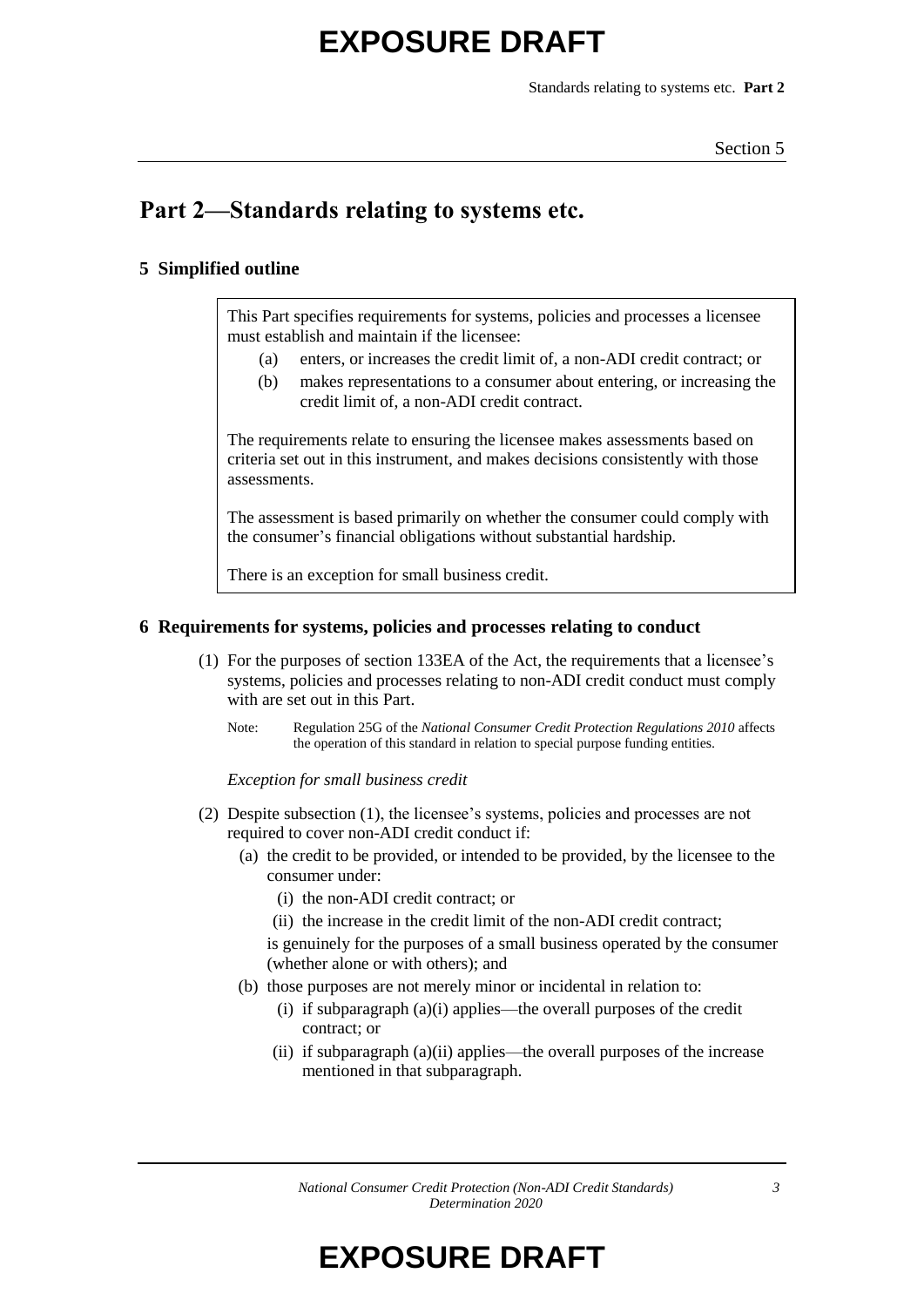Part 2 Standards relating to systems etc.

#### Section 7

#### **7 Credit assessment criteria**

- (1) The systems, policies and processes must be adequate to ensure that the licensee does not engage in non-ADI credit conduct unless the licensee has established criteria that:
	- (a) enable the licensee to assess whether it is likely that the consumer will be able to comply with the consumer's financial obligations under the contract without substantial hardship if the credit contract is entered, or the credit limit is increased; and
	- (b) allow for the assessment to be proportionate to the nature, type and size of the credit; and
	- (c) require the assessment to consider each relevant factor referred to in subsection (2).
- (2) The factors are as follows:
	- (a) the purpose of the credit to be provided, or intended to be provided, by the licensee to the consumer under:
		- (i) the non-ADI credit contract; or
		- (ii) the increase in the credit limit of the non-ADI credit contract;
	- (b) the structure of the credit to be provided, or intended to be provided, by the licensee to the consumer under:
		- (i) the non-ADI credit contract; or
		- (ii) the increase in the credit limit of the non-ADI credit contract;
	- (c) the consumer's sources of repayment, including the consumer's income and cash flow;
	- (d) the current risk profile of the consumer, including:
		- (i) the consumer's total indebtedness; and
		- (ii) other obligations the consumer has to make payments;
	- (e) the consumer's repayment history and the capacity the consumer would have to repay the credit without substantial hardship in a range of situations involving reasonably foreseeable changes in the obligations of the consumer under the contract, including:
		- (i) a change from a fixed interest rate to a floating interest rate, or from a floating interest rate to a fixed interest rate; and
		- (ii) if the non-ADI credit contract provides, or would provide, for a limited period in which only interest must be repaid—a requirement to repay both principal and interest;
	- (f) the consumer's reasonably foreseeable expenses;
	- (g) the proposed terms and conditions of the non-ADI credit contract.

### **8 Credit assessment**

(1) The systems, policies and processes must be adequate to ensure that the licensee does not engage in non-ADI credit conduct unless the licensee has made an assessment that:

*4 National Consumer Credit Protection (Non-ADI Credit Standards) Determination 2020*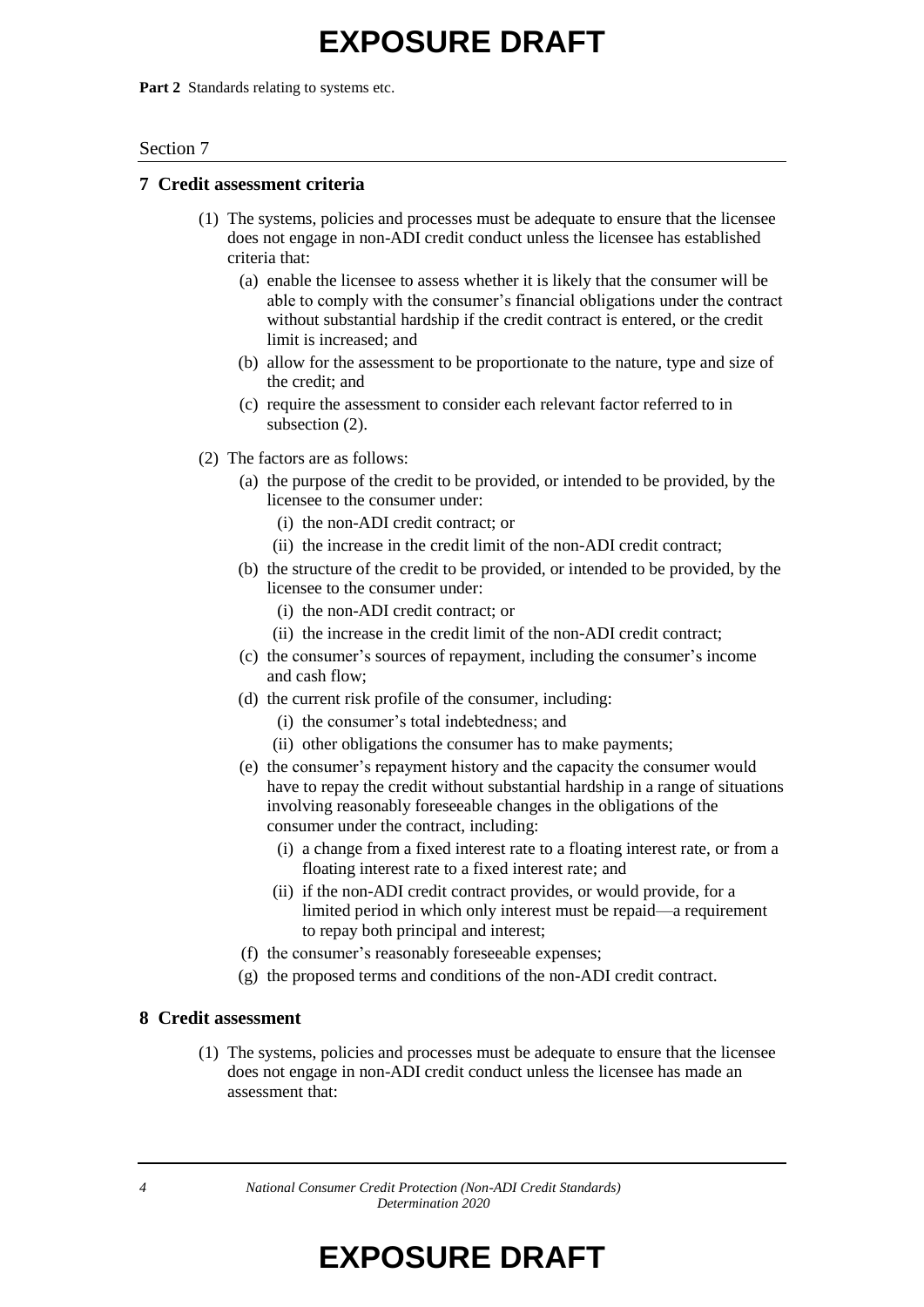Standards relating to systems etc. **Part 2**

- (a) assesses whether it is likely that the consumer will be able to comply with the consumer's financial obligations under the contract without substantial hardship if the credit contract is entered, or the credit limit is increased; and
- (b) is made against the criteria established by the licensee in accordance with section 7; and
- (c) is consistent with section 9; and
- (d) complies with the information requirements in subsection (2) of this section.

*Information requirements*

- (2) An assessment complies with the information requirements if the licensee:
	- (a) obtains adequate information to undertake the assessment; and
	- (b) makes reasonable inquiries, and takes reasonable steps, to verify the consumer's sources of repayment referred to in paragraph  $7(2)(c)$ ; and
	- (c) makes reasonable inquiries, and takes reasonable steps, to verify the consumer's current risk profile referred to in paragraph 7(2)(d); and
	- (d) subject to paragraphs (b) and (c) of this subsection, and at the licensee's discretion, relies on information provided by the consumer, unless there are reasonable grounds to believe it is unreliable; and
	- (e) makes reasonable inquiries about the consumer's expenses referred to in paragraph 7(2)(f) including, at the licensee's discretion, making reasonable estimates of those expenses; and
	- (f) takes reasonable steps to verify the accuracy and completeness of information provided about a consumer by a third party.

### **9 When the assessment must be that the consumer could not repay without substantial hardship**

(1) For the purposes of paragraph  $8(1)(c)$ , the assessment must be that a consumer will be unable to comply with the consumer's financial obligations under the contract without substantial hardship if a circumstance referred to in a subsection of this section would exist if the credit contract is entered or the credit limit is increased.

#### *Principal place of residence*

- (2) This circumstance exists if:
	- (a) the consumer could only comply with the consumer's financial obligations under the contract by selling the consumer's principal place of residence; and
	- (b) at the time of making the assessment, the consumer does not intend to sell the consumer's principal place of residence in order to comply with those financial obligations.
- (3) This circumstance exists if the consumer could only comply with the consumer's financial obligations under the contract by failing to meet the consumer's obligations to make rental payments in relation to the consumer's principal place of residence.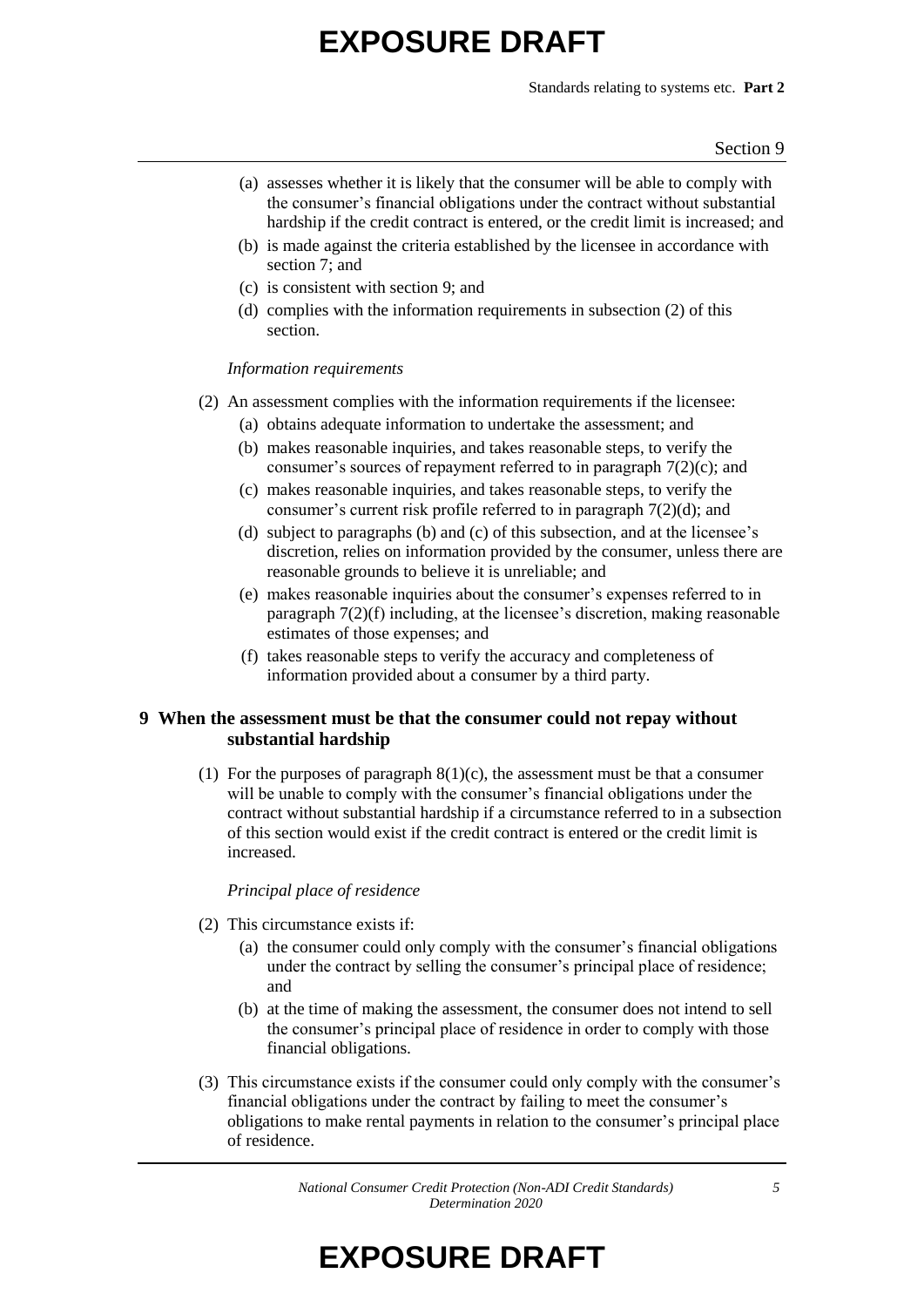Part 2 Standards relating to systems etc.

#### Section 10

*Credit card contract*

- (4) This circumstance exists if:
	- (a) the credit contract is a credit card contract; and
	- (b) the consumer could not comply with an obligation to repay an amount equal to the credit limit of the contract within 3 years.

#### **10 Approval must be consistent with assessment**

- (1) The systems, policies and processes must be adequate to ensure that the licensee does not engage in non-ADI credit conduct unless:
	- (a) the licensee has approved the conduct; and
	- (b) the approval complies with subsection (2).
- (2) An approval complies with this subsection unless the assessment made by the licensee in accordance with sections 8 and 9 was that the consumer would be unable to comply with the consumer's financial obligations under the contract without substantial hardship if the credit contract is entered or the credit limit is increased.

### **11 Adequacy of systems, policies and processes**

In considering for the purposes of this Part whether systems, policies and processes are adequate, the nature, scale and complexity of the non-ADI credit conduct engaged in by the licensee must be taken into account.